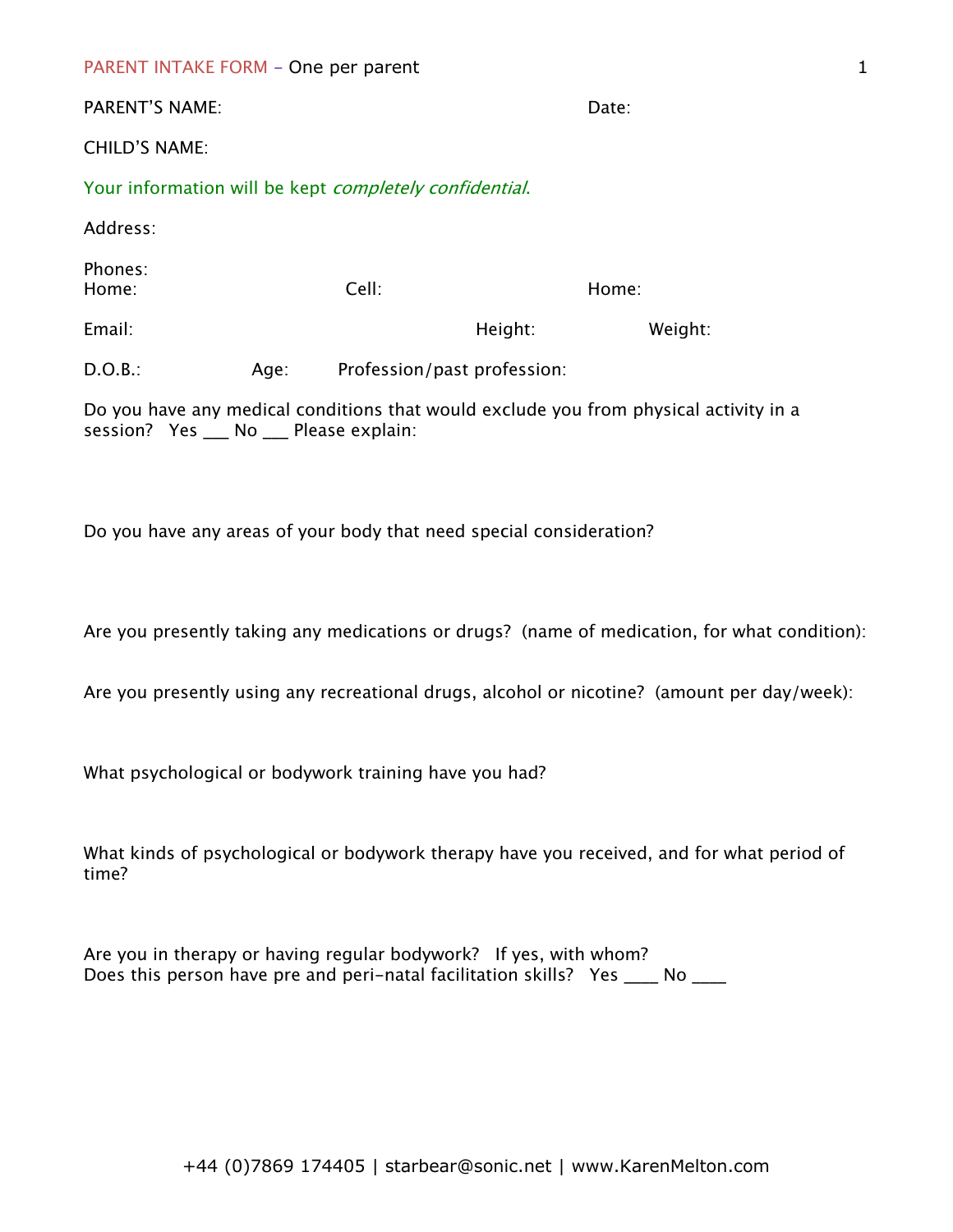PARENT INTAKE FORM - One per parent

PARENT'S NAME: **Date:** Date: **Date:** Date: **Date:** Date: **Date:** Date: **Date: Date: Date: Date: Date: Date: Date: Date: Date: Date: Date: Date: Date: Date: Date: Date: Date: Date: Date:** 

CHILD'S NAME:

List other physicians or health care practitioners you are being treated by:

List any other support you have?

Please check what you know or think applies to **your birth history:**

- \_\_\_ an unmedicated vaginal birth at home \_\_\_\_ with cranial suction \_\_\_ an anesthesia birth
- $\frac{1}{\sqrt{2}}$  an anesthesia birth
- 
- \_\_\_ cesarean section \_\_\_ breech
- \_\_\_ a multiple birth \_\_\_ other birth complications, please explain:

Please check what you know or think applies to your **prenatal and birth history**:

I had a twin that did not live. At what point in the pregnancy or postnatal time did your twin leave?

\_\_\_ I was premature. How many weeks? \_\_\_\_\_\_

 $\frac{1}{2}$  I was in Neonatal Intensive Care Unit - please state how long?

 $\frac{1}{2}$  I was incubated. How long?  $\frac{1}{2}$ 

\_\_\_ I was conceived through assisted reproductive technology (I.V.F., sperm or egg donor, etc.) – please state which:

Where was your father during the birth?

Were you separated from your mother at birth? (E.g. sent to nursery)?

Were you breast-fed? \_\_\_ Yes \_\_\_ No If yes, how long? \_\_\_\_\_

Men, were you circumcised as an infant? Figures, was anesthesia used?

Please tell me about any interventions shortly after your birth such as hospitalization for illness or high jaundice, operations, illnesses as an infant or child.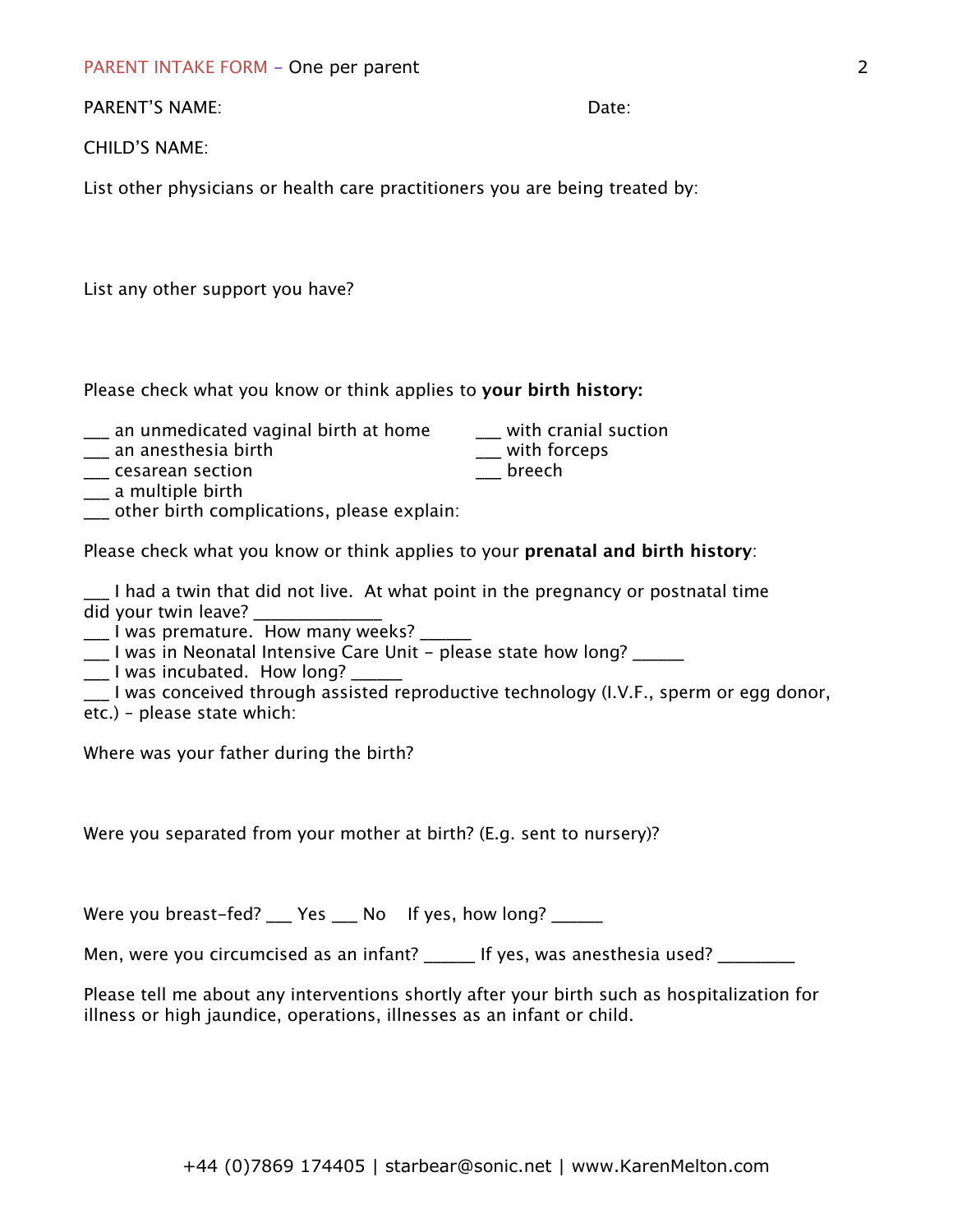## PARENT INTAKE FORM - One per parent

## PARFNT'S NAME: **Date:** Date: **Date:** Date: **Date:** Date: **Date:** Date: **Date: Date: Date: Date: Date: Date: Date: Date: Date: Date: Date: Date: Date: Date: Date: Date: Date: Date: Date:**

## CHILD'S NAME:

Did either or both of your parents lose another child to miscarriage, abortion, stillbirth, or childhood death? If yes, are you aware of how this affected you. Give dates and circumstances:

**Who raised you?** Were your parents your natural parents? Where you raised by a single parent? If your parents split up, how old were you? Did you have other major primary care givers like grandparents, aunts, uncles, guardians, nannies or adoptive parents?

Do you or did you have siblings? Indicate ages relative to you, nature of relationship as children:

Please tell me any other information you know concerning **your conception**, your parents' attitude toward having you (planned, unplanned, wanted, confused, unwanted). If unwanted, did they consider or attempt abortion?

What do you know **about your life in the womb**, including physical effects (maternal or paternal smoking, drinking, drugs, mom's diet), and emotional effects including absence or presence of father during pregnancy or birth, parent's relationship with each other during your pregnancy, siblings' attitude toward your birth. If you are adopted, give information about transition in hospital and new family, as well as any birth history known:

| Have you ever lost a child to miscarriage, abortion, stillbirth, death? Yes   |  |  |
|-------------------------------------------------------------------------------|--|--|
| If yes, please explain circumstances and dates and how this affects you today |  |  |